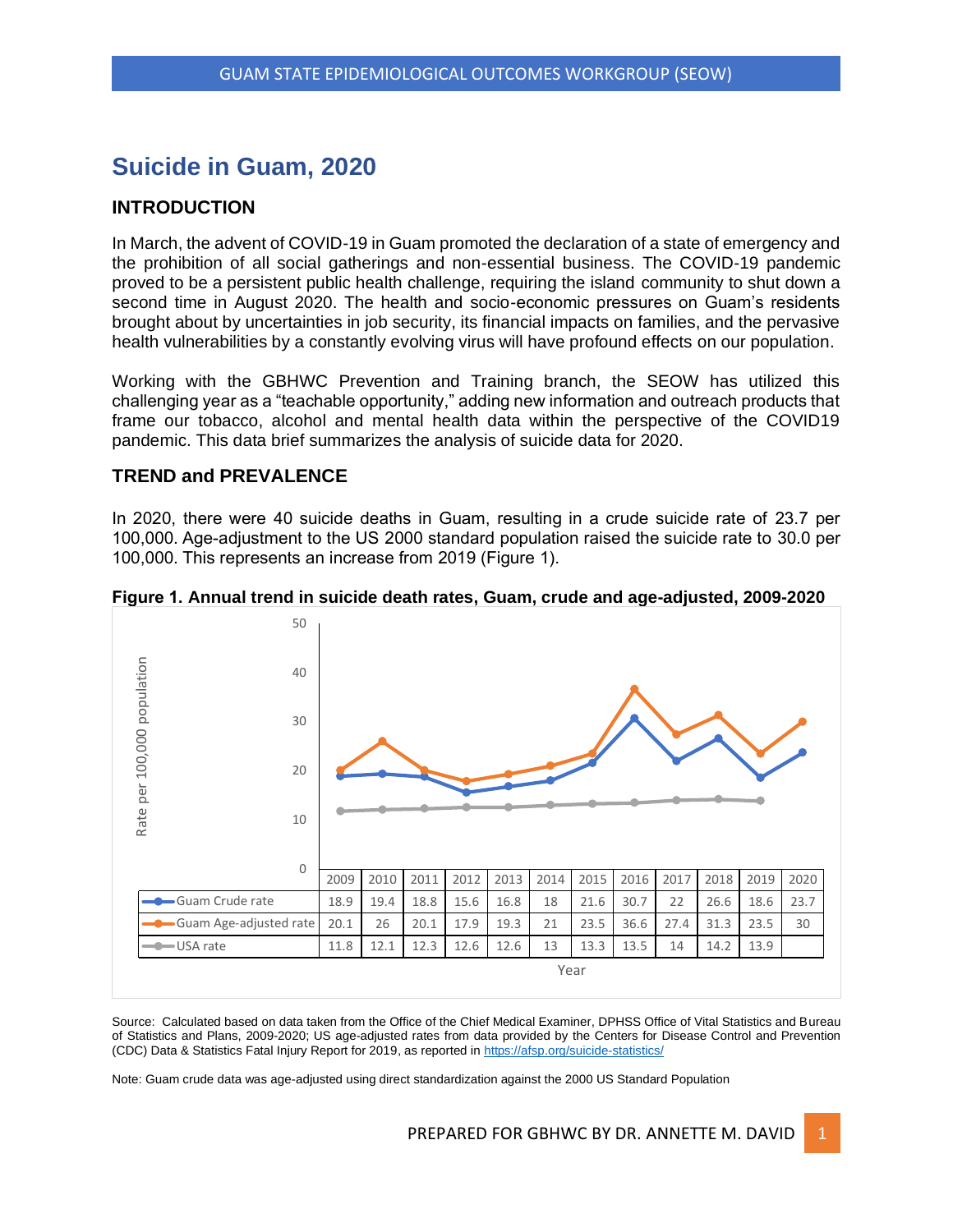Guam's suicide mortality remains significantly higher than the US (Figure 1, Table 1), and the gap has increased compared to 2019. Initial reports indicate that the total number of suicides decreased in the US in 2020.<sup>1</sup> This trend was not seen in Guam, and the suicide rate increased significantly for the island.

### **Table 1. Suicide death rate, Guam vs. US, 2018-2019**

|                                                | Guam 2019 <sup>1</sup> | <b>Guam 2020</b> | <b>US 2019</b> | <b>US 2020*</b> |
|------------------------------------------------|------------------------|------------------|----------------|-----------------|
| Deaths (number)                                | 31                     | 40               | 48.344         | 44.834          |
| Crude suicide death rate per 100,000           | 18.6                   | 23.7             | 14.2           | 13.5            |
| Age-adjusted suicide death rate per<br>100,000 | 23.5                   | 30.0             | 13.9           | n/a             |

Source: Guam rates calculated based on data taken from the Office of the Chief Medical Examiner, DPHSS Office of Vital Statistics and Bureau of Statistics and Plans; US statistics from US Centers for Disease Control and Prevention (CDC), **Data & Statistics**  Fatal Injury Report for 2019, as reported i[n https://afsp.org/about-suicide/suicide-statistics/](https://afsp.org/about-suicide/suicide-statistics/)

\*Note: 2020 US suicide data is still preliminary; crude rate calculated using US 2020 mid-year population projection of 332.6 million; age-adjusted rate not yet available

# **CORRELATES OF SUICIDE MORTALITY**

### **Sex**

Suicide deaths in Guam occur predominantly among males, who consistently outnumber female suicide deaths. In 2020, the ratio of the male suicide rate to the female rate was nearly 9:1 (Figure 2), more than double the 2019 US ratio of 3.6:1. The Guam male suicide rate decreased in 2019 from 2018, narrowing the sex gap briefly, but increased markedly in 2020. In contrast, the female suicide rate decreased slightly from 2019 to 2020, with annual declines noted since 2016. This widened the sex gap.



**Figure 2. Suicide death rate by sex, Guam, 2010-2020**

Sources: Calculated from data provided by the Office of the Chief Medical Examiner and Bureau of Statistics and Plans, 2010-2020

<sup>1</sup> Ahmad FB, Anderson RN. The Leading Causes of Death in the US for 2020. JAMA. 2021;325(18):1829–1830. doi:10.1001/jama.2021.5469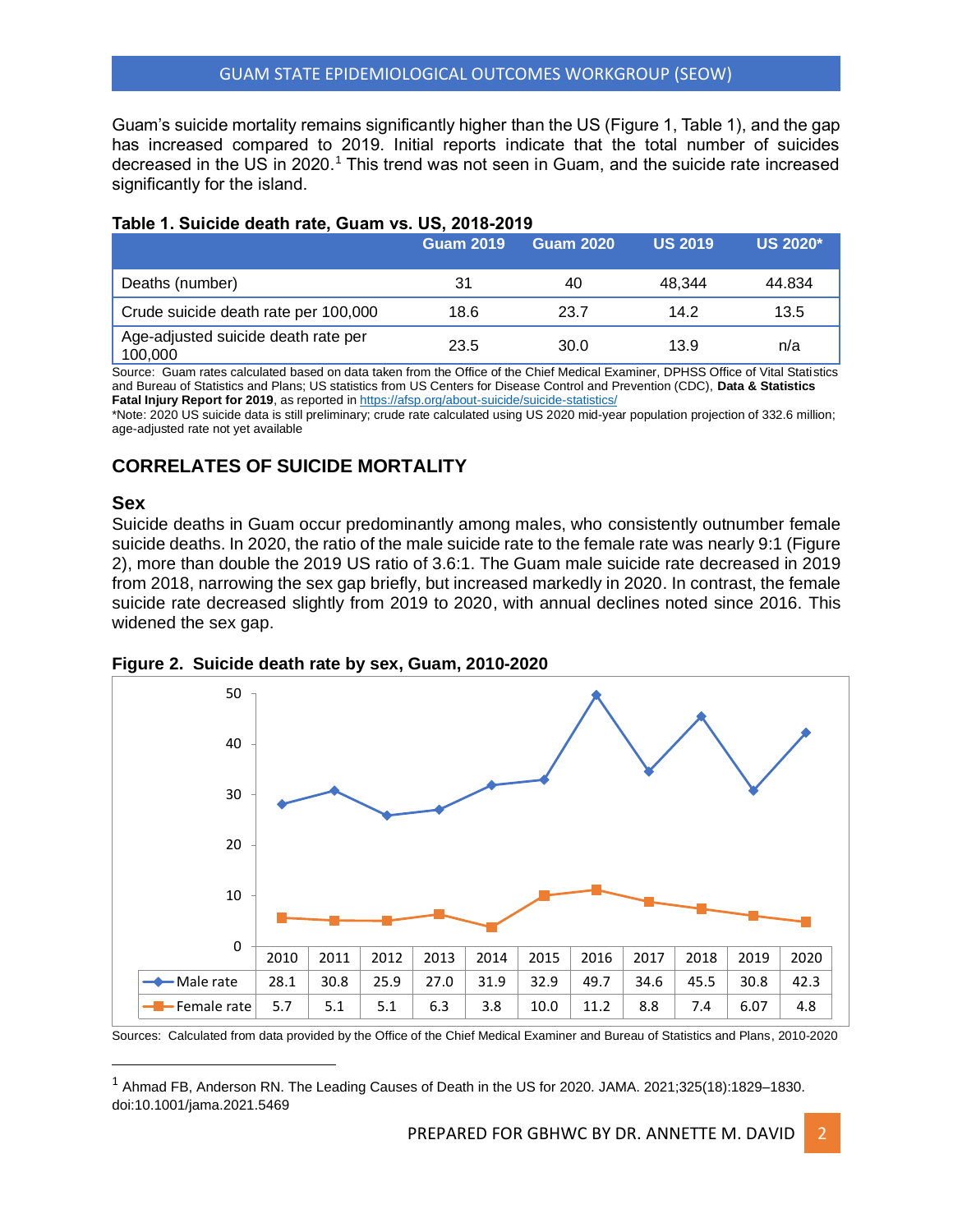# **Age**

The epidemiologic pattern is changing in the US, with suicide highest among adults aged 45-54 years (19.6 per 100,000), 55-64 years (19.4 per 100,000) and those 85 and over (20.1 per 100,000). Younger groups have had consistently lower suicide rates than middle-aged and older adults. In 2019, adolescents and young adults aged 15 to 24 years had a suicide rate of 13.95.<sup>2</sup>

In Guam, when suicide deaths are disaggregated by age, the majority are seen to occur in young adults and youth. In 2016 and 2017, the peak rate shifted from those aged 20-29 to those aged 30-39 years. In 2018, the highest rate shifted back to those aged 20-29 years. However, in 2019, the highest rate was recorded for those aged 30-39 years, and this persisted in 2020. (Figure 3). The age range for suicide deaths in 2020 ranged from 14 to 62 years, with a mean age of 34 years and a mode of 33 years.

Collectively, nearly half (49%) of all suicide deaths in Guam from 2010-2020 occurred in those younger than 30 years, and almost a quarter (24%) happened among those aged 30-39 years (Figure 4). Thus, deaths by suicide in Guam occur predominantly among young people, unlike in the US mainland.



**Figure 3. Suicide death rates by age, Guam, 2015-2020**

Sources: Calculated from data provided by the Office of the Chief Medical Examiner and Bureau of Statistics and Plans, 2015-2020

<sup>2</sup> American Foundation for Suicide Prevention. Suicide Statistics. (data taken from *Centers for Disease Control and Prevention (CDC) Data & Statistics Fatal Injury Report for 2017).* <https://afsp.org/about-suicide/suicide-statistics/>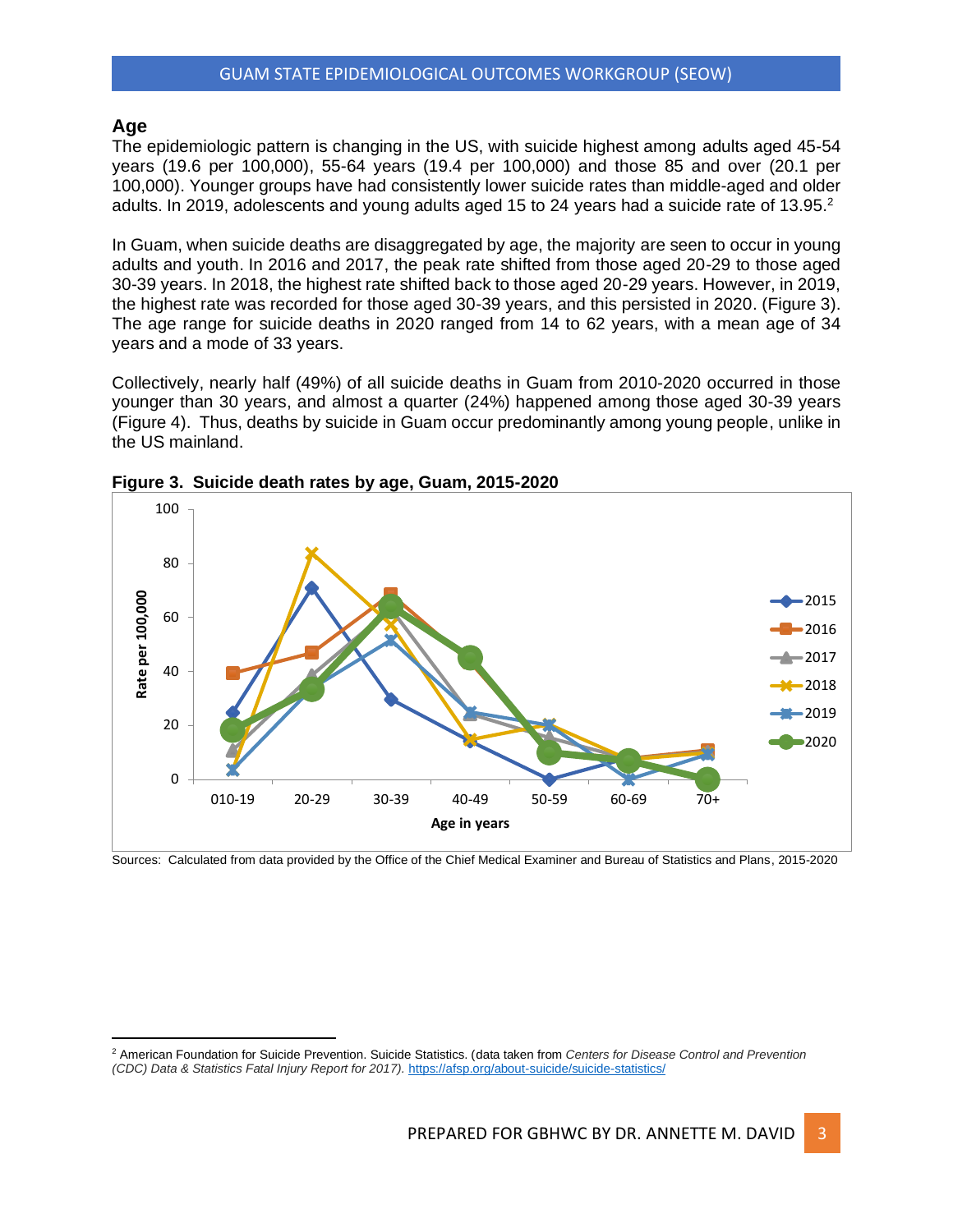

# **Figure 4. Cumulative suicide deaths by age, Guam, 2010-2020**

Sources: Calculated from data provided by the Office of the Chief Medical Examiner, 2010-2020

# **Ethnicity**

In 2020, the greatest number of suicide deaths occur among CHamorus, followed by Chuukese. When these are corrected for the relative contribution of each ethnic group to the total population (Figure 5), CHamorus have the highest suicide death rates per 100,000, followed by Chuukese and other Micronesians. In contrast, in the US mainland, Pacific Islanders have the lowest suicide rates. In previous years, Chuukese had higher rates of suicide than CHamorus.



**Figure 5. Suicide death rates, by ethnicity, Guam, 2020**

Source: Calculated from data provided by the Office of the Chief Medical Examiner, 2020, and population projections published in the 2018 Guam Statistical Handbook

Note: \* = actual numbers for each of these ethnicity categories are small; caution needed in interpretation; the CME database still uses the old spelling "Chamorro"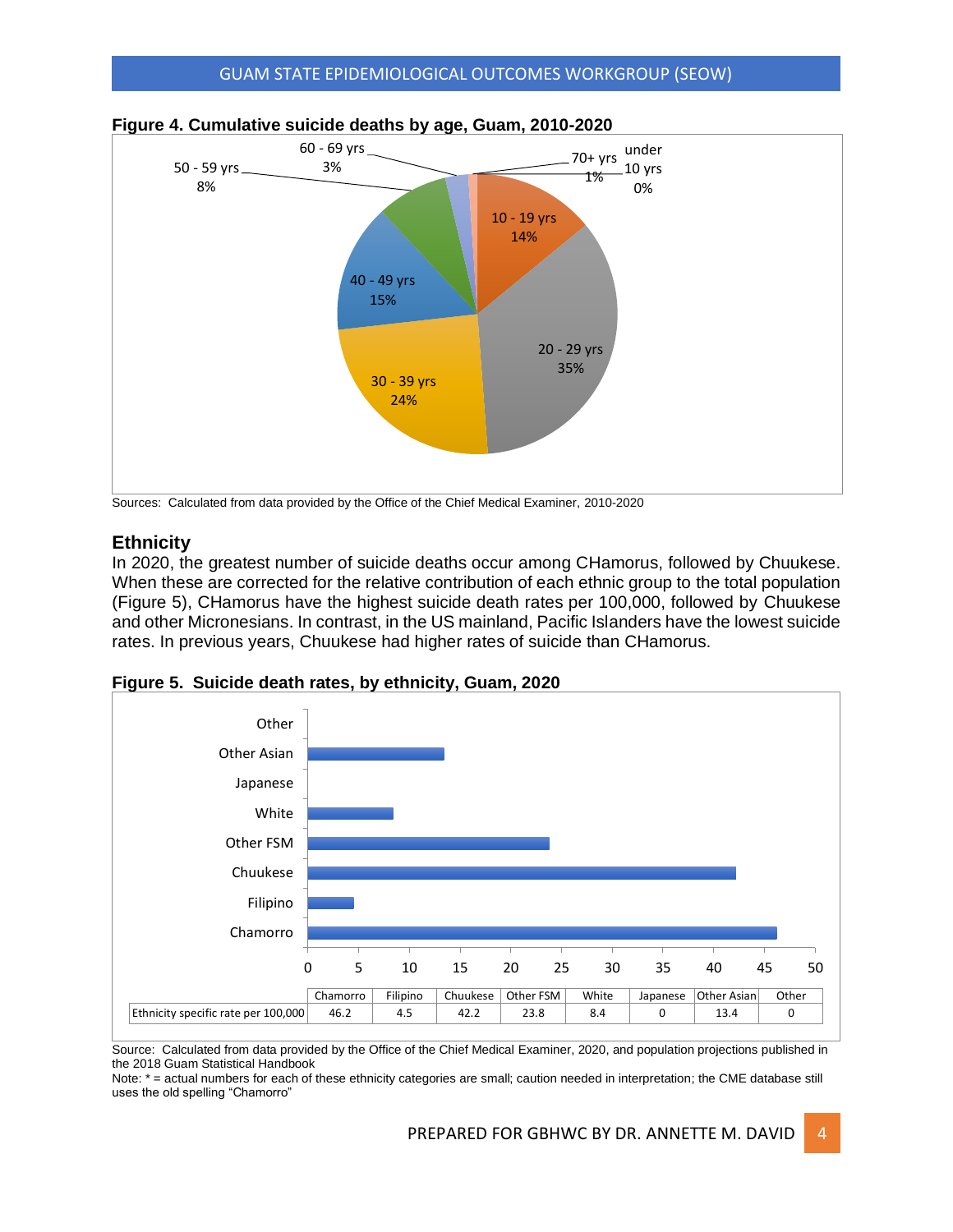Trends in ethnicity-specific suicide rates from 2010 to 2020 indicate that the prevalence of suicide deaths among Chuukese, Filipinos and Whites appear to be decreasing while the rates among CHamoris and other Micronesians are rising (Figure 6).



**Figure 6. Suicide death rates, by ethnicity, Guam, 2010-2020**

Source: Calculated from data provided by the Office of the Chief Medical Examiner, 2020, and population projections published in the 2018 Guam Statistical Handbook

Note: \* = actual numbers for each of these ethnicity categories are small; caution needed in interpretation; the CME database still uses the old spelling "Chamorro"

# **Site of suicide**

Cumulative 10-year data show that majority (66%) of suicides occurred in the home. Only 15% occurred in a public place, and only 2% happened at the workplace (Figure 7). Suicide prevention outreach needs to involve families, to equip them to recognize suicide risk among family members and to intervene early to prevent suicide death.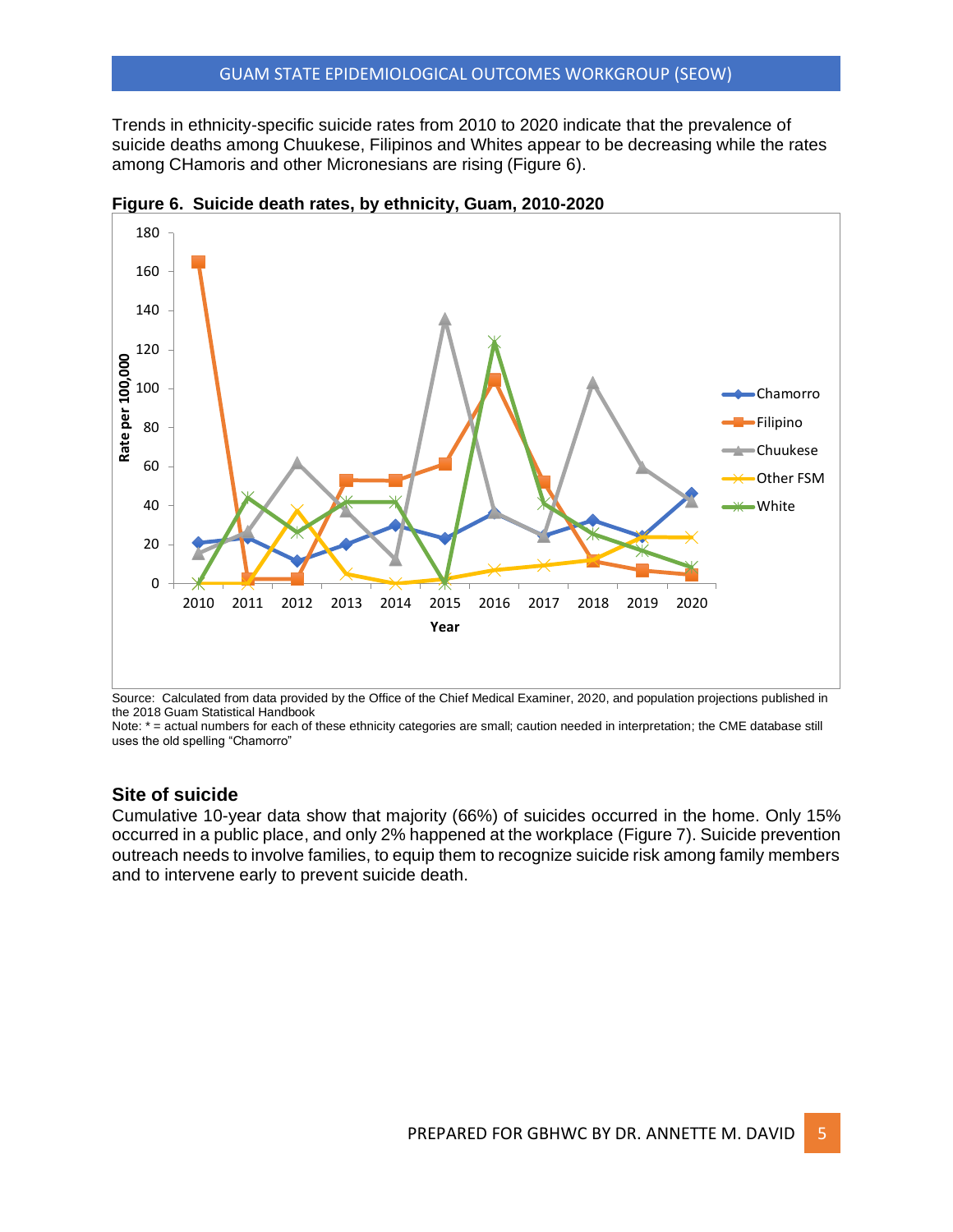



Source: Office of the Chief Medical Examiner, suicide data 2010-2020

# **Method of suicide**

From 2010 to 2020, 81% of suicides were by hanging, and 10% were through the use of guns (Figure 8). This contrasts markedly from the pattern in the US mainland, where suicide by firearms was the predominant method. From a prevention policy perspective, interventions that reduce access to lethal means other than firearms may have a limited impact in Guam. Gun control may help avert about a tenth of suicides.



**Figure 8. Method of suicide, Guam, 2010-2020**

Source: Office of the Chief Medical Examiner, suicide data 2010-2020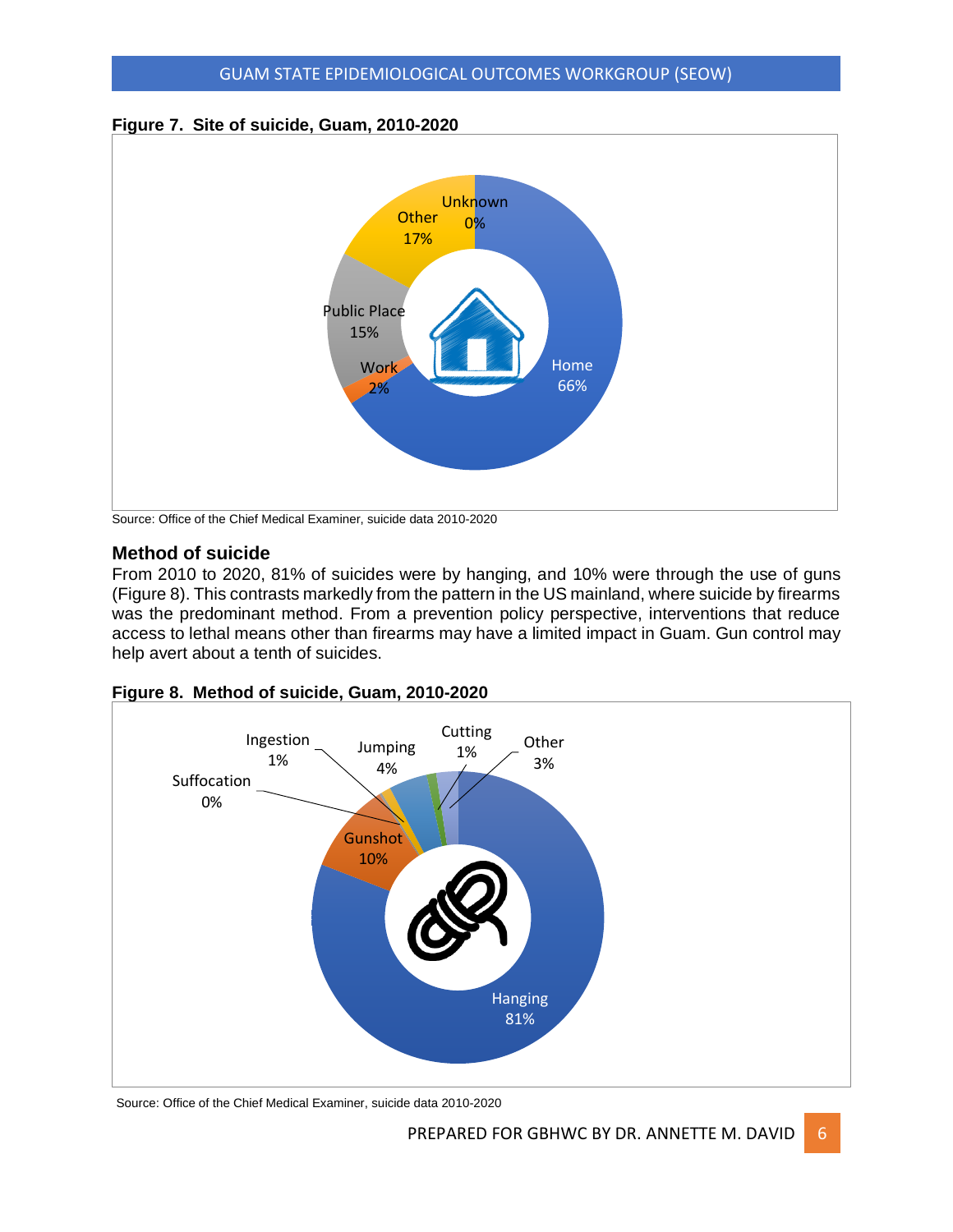# **Evidence of intention to die**

In 2020, 15% of suicides left direct evidence of their suicide intent, and nearly one in four (22.5%) had made previous attempts. A history of prior mental illness was noted for 27.5%. Data on alcohol and/or drug use was unknown for all 2020 suicide deaths.

Cumulatively from 2010-2020, 13% of those who died of suicide left direct evidence (e.g., suicide note) of an intention to die by suicide. An additional 5% left indirect evidence of their intent. This highlights the need for community members to be better trained to pick up on suicide intentions and intervene early to reduce the risk of attempts.

# **Other correlates of suicide mortality**

illness

In Guam for the years 2010- 2020:



**12%** involved the use of alcohol\*

**14%** had a history of previous mental

**3%** involved the use of drugs\*

> **12%** had made a previous attempt



(\*Note: These data were obtained by interviewing family and friends of the deceased, without toxicologic confirmation. Thus, these may under-estimate the true prevalence of these correlates.)

# **SUICIDE IDEATION AND ATTEMPTS AMONG GUAM HIGH SCHOOL YOUTH**

The Youth Risk Behavior Surveillance System (YRBSS) released its 2019 data during late 2020. This population survey of Guam high school students enrolled in Guam Department of Education (GDOE) schools reveals the following:

- Nearly one in four of high school students reported seriously considering attempting suicide (23.8%) and making a suicide plan (24.4%).
- One in six students (16.5%) attempted suicide. Four percent of students who attempted suicide required medical attention.
- Female students are more likely to report thinking about suicide, making a suicide plan and attempting suicide, but males are more likely to make a serious suicide attempt that requires medical attention (Figure 9).
- Both suicidal ideation and attempts are higher among Guam high school students, compared to their counterparts in the US (Figures 10 and 11).
- CHamoru youth report the highest rates of suicidal ideation and attempts but the ethnic differences are less marked than for adults (Figure 12).
- Sexual identity is associated with disparities in suicide risk. Students who identify as gay, lesbian or bisexual, or who are unsure of their sexual identity, report higher rates of suicidal ideation and attempts (Figure 13).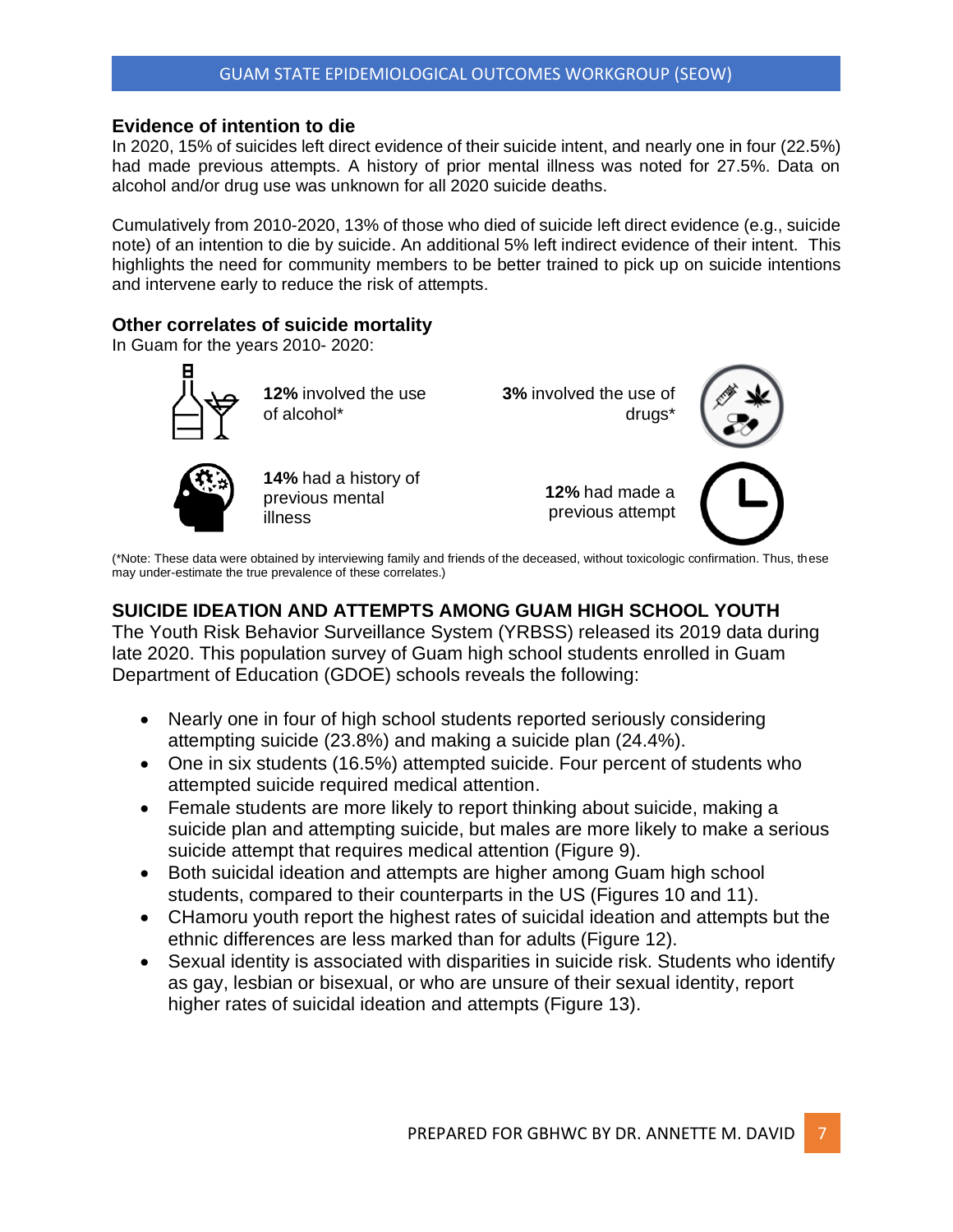



Source: GDOE Youth Risk Behavior Survey 2019





\*Ever during the 12 months before the survey

†Decreased 1995-2019 [Based on linear and quadratic trend analyses using logistic regression models controlling for sex, race/ethnicity, and grade (p < 0.05). Significant linear trends (if present) across all available years are described first followed by linear changes in each segment of significant quadratic trends (if present).]

Data not available for 1999, 2003, 2005, 2009 for Guam. This graph contains weighted results.

Source: CDC Youth Risk Behavior Surveys 1995-2019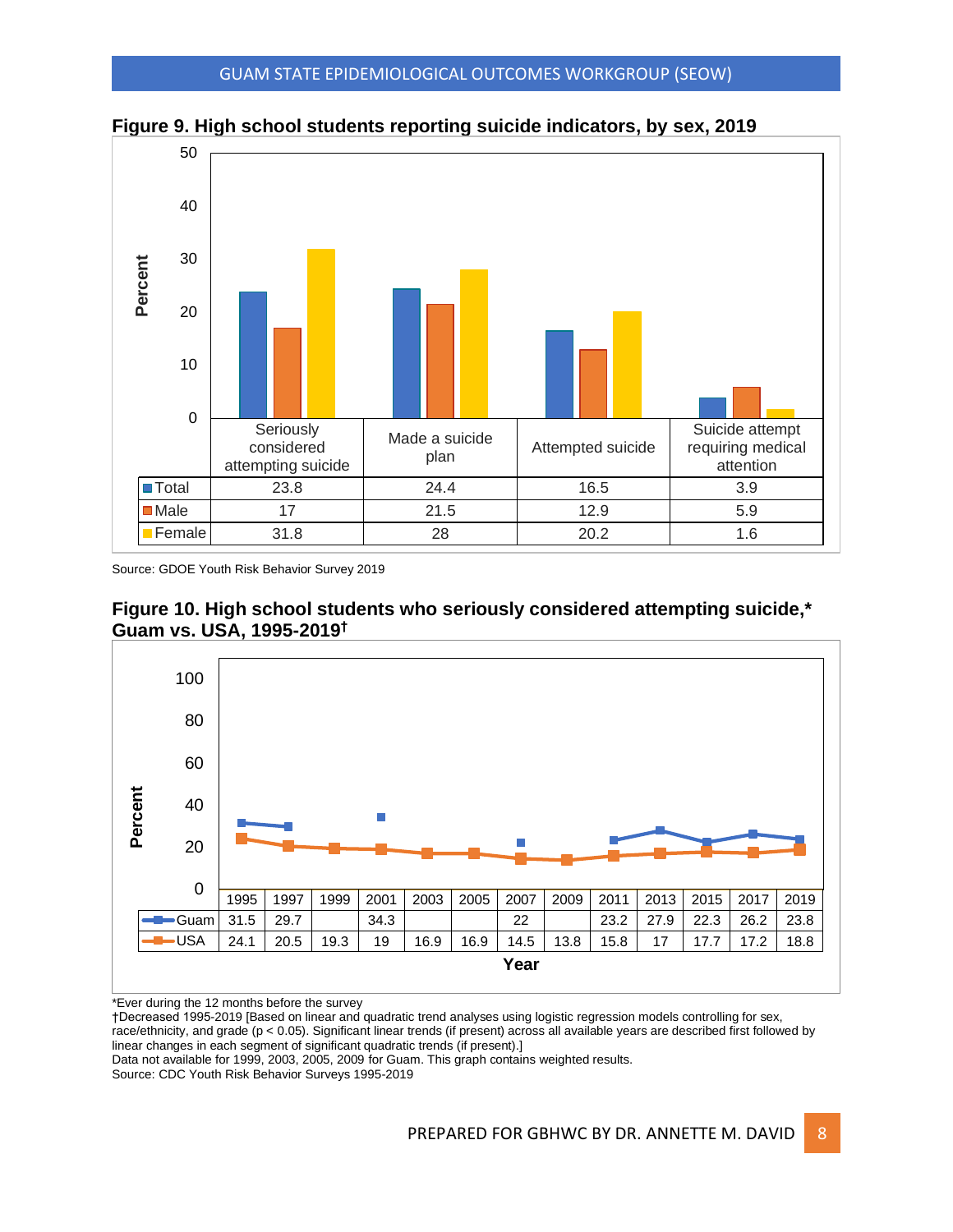



\*Ever during the 12 months before the survey

†Decreased 1995-2019 [Based on linear and quadratic trend analyses using logistic regression models controlling for sex, race/ethnicity, and grade (p < 0.05). Significant linear trends (if present) across all available years are described first followed by linear changes in each segment of significant quadratic trends (if present).]

Data not available for 1999, 2003, 2005, 2009 for Guam. This graph contains weighted results. Source: CDC Youth Risk Behavior Surveys 1995-2019



**Figure 12. Suicide indicators and ethnicity, High school students, Guam, 2020**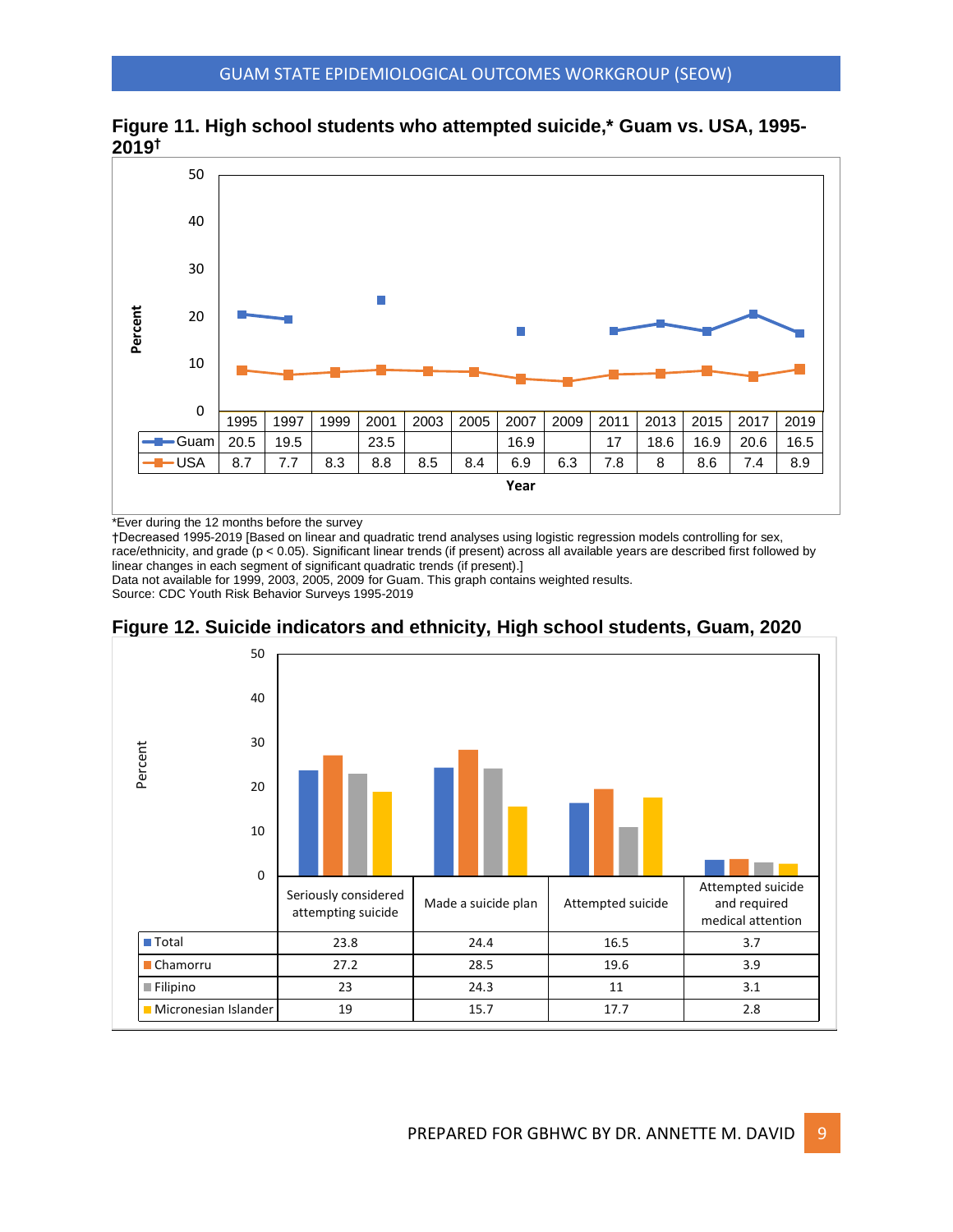

**Figure 13. Suicide indicators and sexual identity, High school students, Guam, 2020**

Source: GDOE Youth Risk Behavior Survey 2019

# **GBHWC PATIENT ENCOUNTERS INVOLVING SUICIDE IDEATION AND/OR ATTEMPTS**

In 2020, a total of 267 consumers at the GBHWC had suicide attempts or suicide ideation attached to their diagnoses, out of a total of 1,296 admissions (21% of all encounters). This represents an increase over the previous 2 years (Figure 14), both in absolute number and proportion of consumers.

Overall, the number of consumers in 2020 decreased from previous years; however, the number presenting with suicide ideation/attempts increased. The percentage of GBHWC patients with suicide ideation/attempts in their diagnosis list increased from 6% in 2018, to 9% in 2019, and 21% in 2020. This is consistent with the anticipated rise in mental health disturbances accompanying the Covid-19 pandemic and its socio-economic consequences.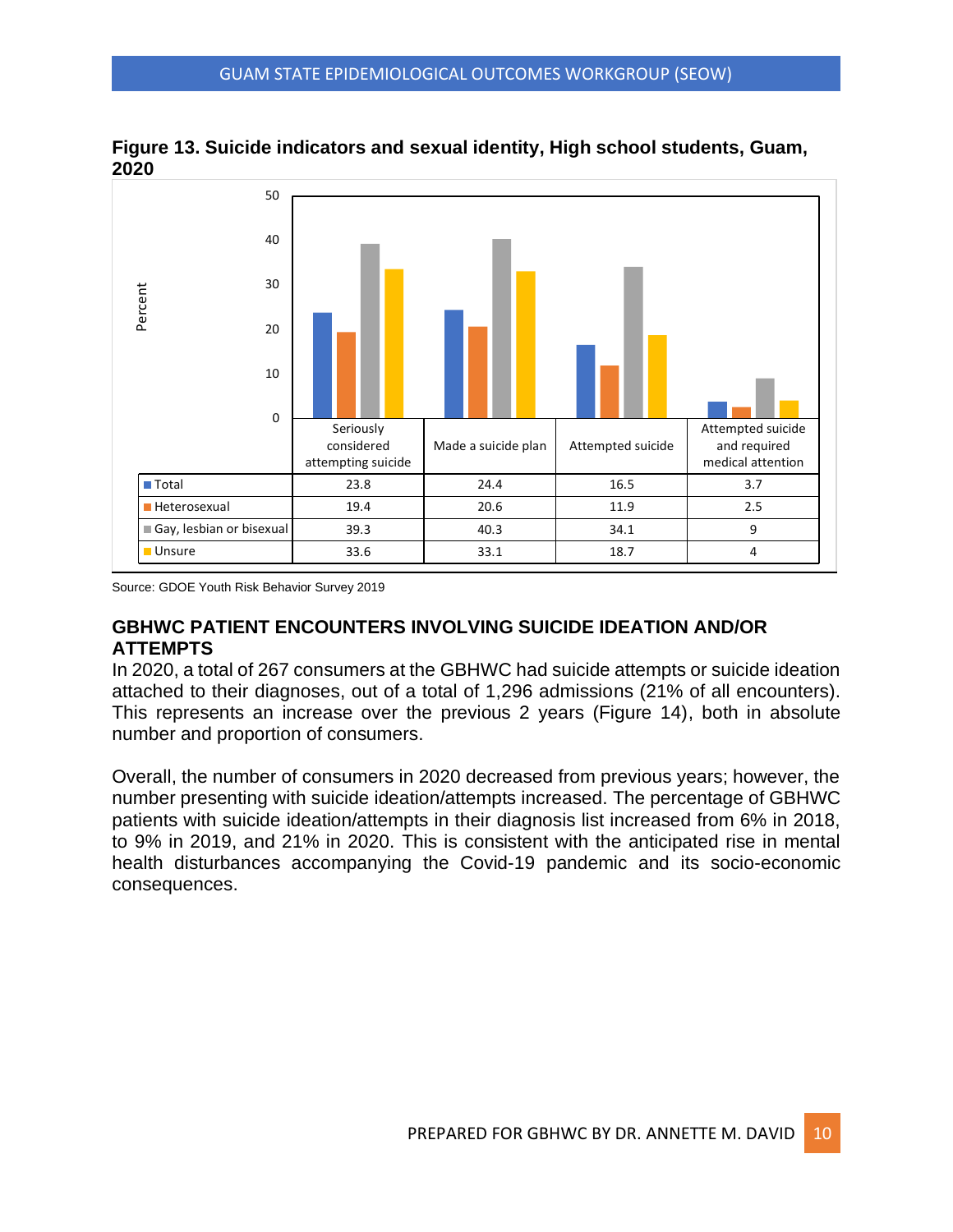

**Figure 14. Number and percent of GBHWC admissions with suicide ideation or suicide attempts, 2018-2020.**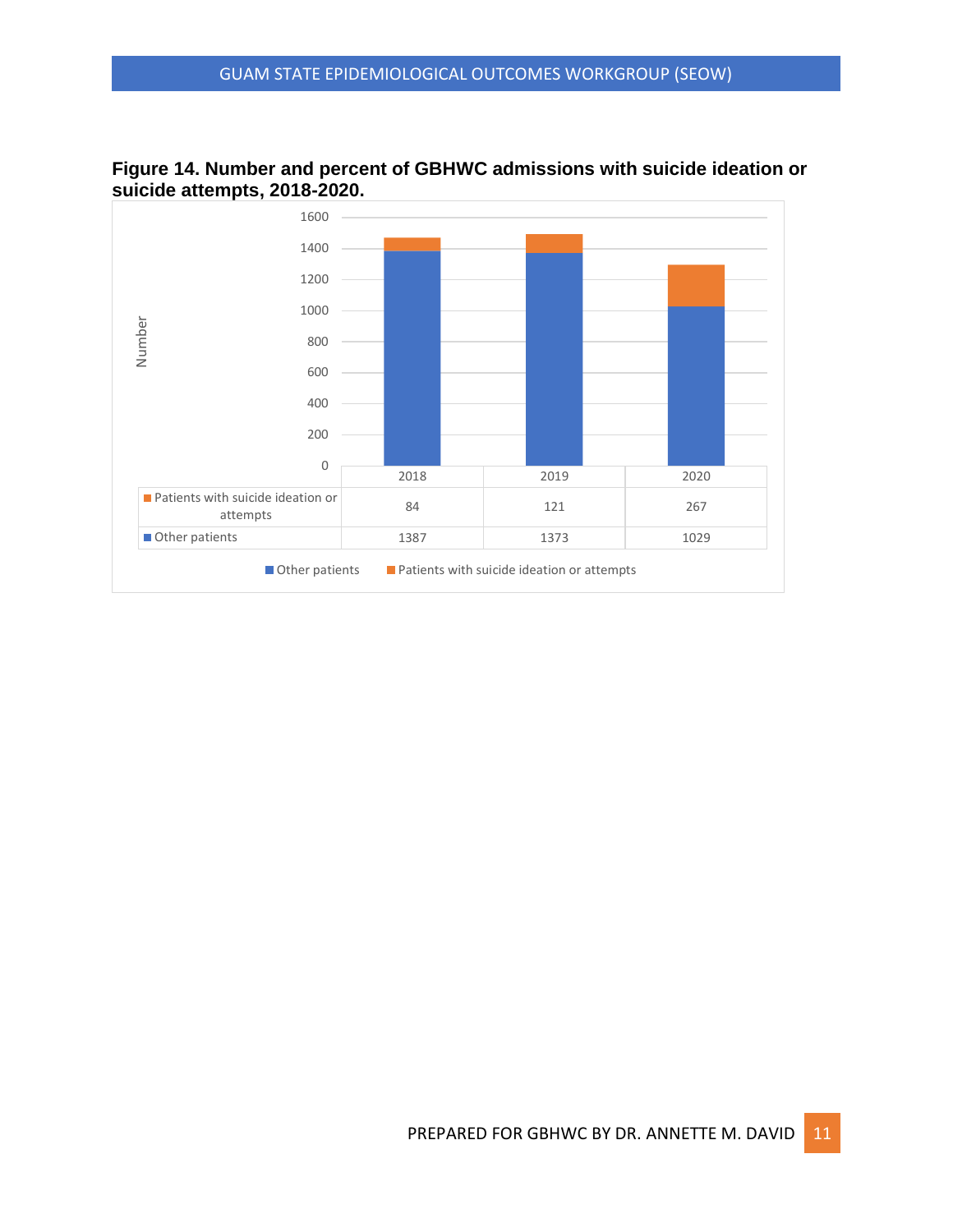# **CONCLUSION AND RECOMMENDATIONS**

In 2020, the Covid-19 pandemic dominated the political, health socio-economic and psychological landscape. During this time, it was hypothesized that mental health disturbances across the global community would be significant.

Guam's 2020 suicide rate increased from 2019 and remains markedly higher than the US rate. The demographics of suicide in Guam also differ from the US, with higher risk among younger persons, and those of CHamoru, Chuukese or other Micronesian ethnicity. Previous suicide attempts, alcohol and drug use, and/or a history of mental illness confer heightened risk. Hanging is by far the predominant method, and majority of suicides occur at home.

Suicidal ideation and attempts are higher among Guam high school students as compared to their US counterparts. More female students report thinking about suicide, making a suicide plan and attempting suicide but male students are more likely to make a suicide attempt that requires medical attentions. Identifying as gay, lesbian, bisexual or unsure of one's sexual identity is associated with a higher suicide risk.

The number and proportion of consumers presenting to GBHWC with suicidal ideation/attempts increased significantly between 2019 and 2020. One in five persons admitted to the GBHWVC in 2020 had a diagnosis of suicide ideation or attempt.

Suicide prevention remains a key public health priority, and the data point towards specific strategies to reduce suicide in Guam. These strategies include:

- Investing in suicide prevention efforts towards youth and young adults, especially CHamorus, Chuukese and other Micronesians, and those who identify as gay, lesbian or bisexual, or who are unsure of their sexual identity.
- Strengthening community capacity to recognize the signs of impending or possible suicide and training families, community members and first responders to effectively intervene to bring individuals at risk of suicide to professional attention.
- Training emergency room personnel and other hospital personnel to do brief interventions and referral to GBHWC and other mental health treatment providers for all cases of attempted suicide.
- Ensuring access to continuing care and support for those who have made suicide attempts.
- Aggressively screening to recognize and treat mental illness and depression.
- Preventing and controlling alcohol and other drug abuse.
- Building a sustainable suicide prevention and treatment infrastructure.
- Incorporating mental health interventions and suicide prevention into emergency/crisis response and disaster preparedness.